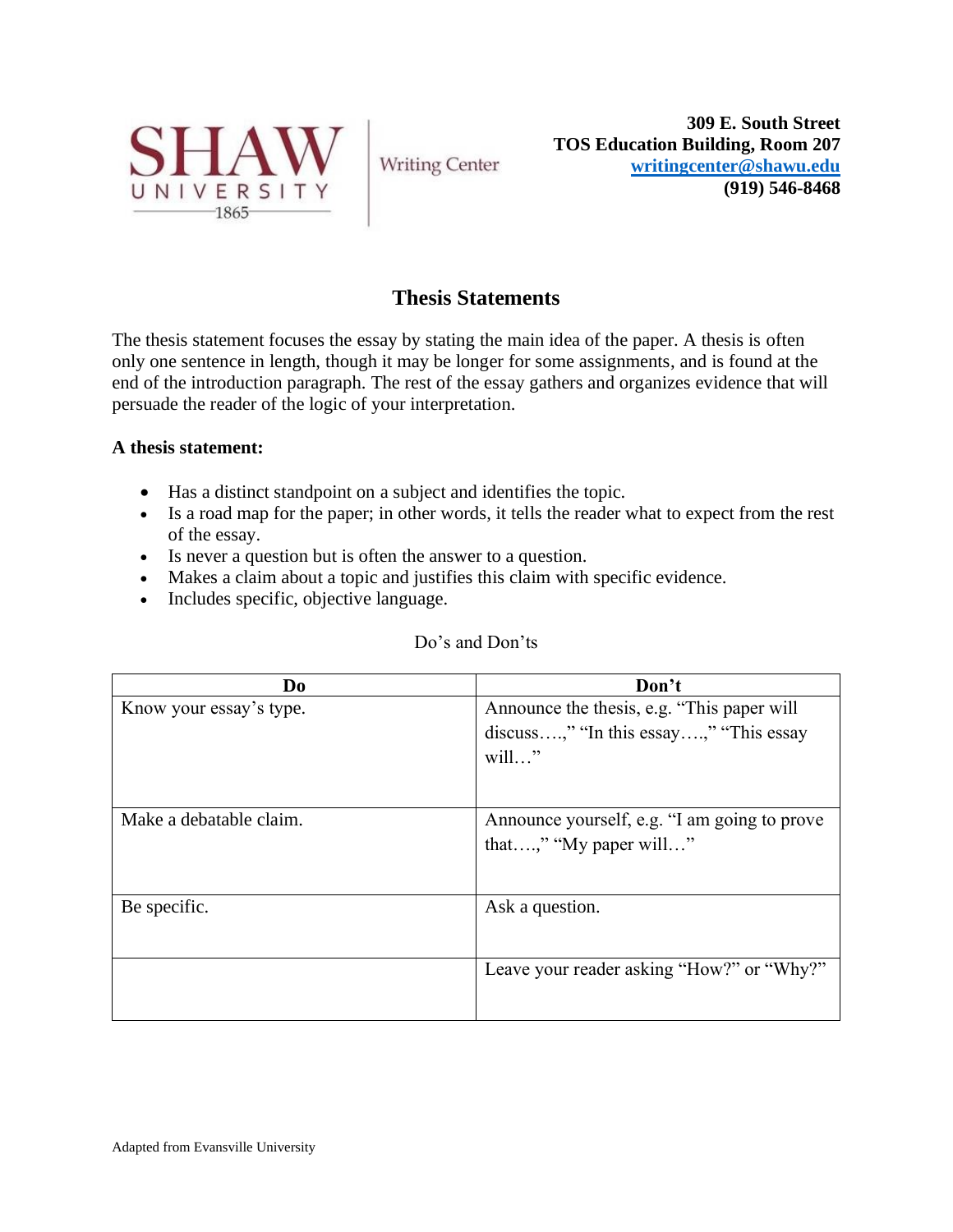# **Formulating a Thesis Statement**

You should come up with an initial thesis, sometimes called a working thesis, early in the writing process. As soon as you have decided on your essay topic, you need to work out what you want to say about it—a clear thesis will give your essay direction and structure.

#### **Step 1: Start with a Question**

What would you like to find out or decide about your topic?

#### **Step 2: Write Your Initial Answer**

After some initial research, you can formulate a tentative answer to this question. At this stage, it should guide the process of researching and writing.

#### **Step 3: Develop Your Answer**

Consider why this is your answer and how you will convince your reader to agree with you.

# **Types of Thesis Statements**

#### **Expository Thesis Statement**

In an expository essay, you will aim to explain the facts of a topic. Your thesis does not have to give a strong opinion, but it should clearly state the central point you want to make about the topic and mention the key aspects that you will explain.

**Example:** Although Aaliyah and Beyonce are frequently compared, there are clear distinctions in their chart history, performance style, and music techniques.

# **Analytical Thesis Statement**

In an essay that involves analyzing text, your thesis needs to mention the specific aspect that you will focus on and state what insight it gives us into the text's meaning or purpose.

**Example:** In the music video "This Is America," Childish Gambino illustrates how gun violence, police brutality, and black on black crime is prevalent yet overlooked in America.

# **Argumentative Thesis Statement**

In an argumentative essay, your thesis should take a strong position. Your aim in the essay is to convince your reader of this thesis based on evidence and logical reasoning.

**Example:** Colorism in the African American community constitutes a form of race-based discrimination and is prevalent when analyzing slavery, economic privileges, and entertainment.

**Example:** When weighing all factors, an electric vehicle is the best option for a new car buyer when compared to non-electric options.